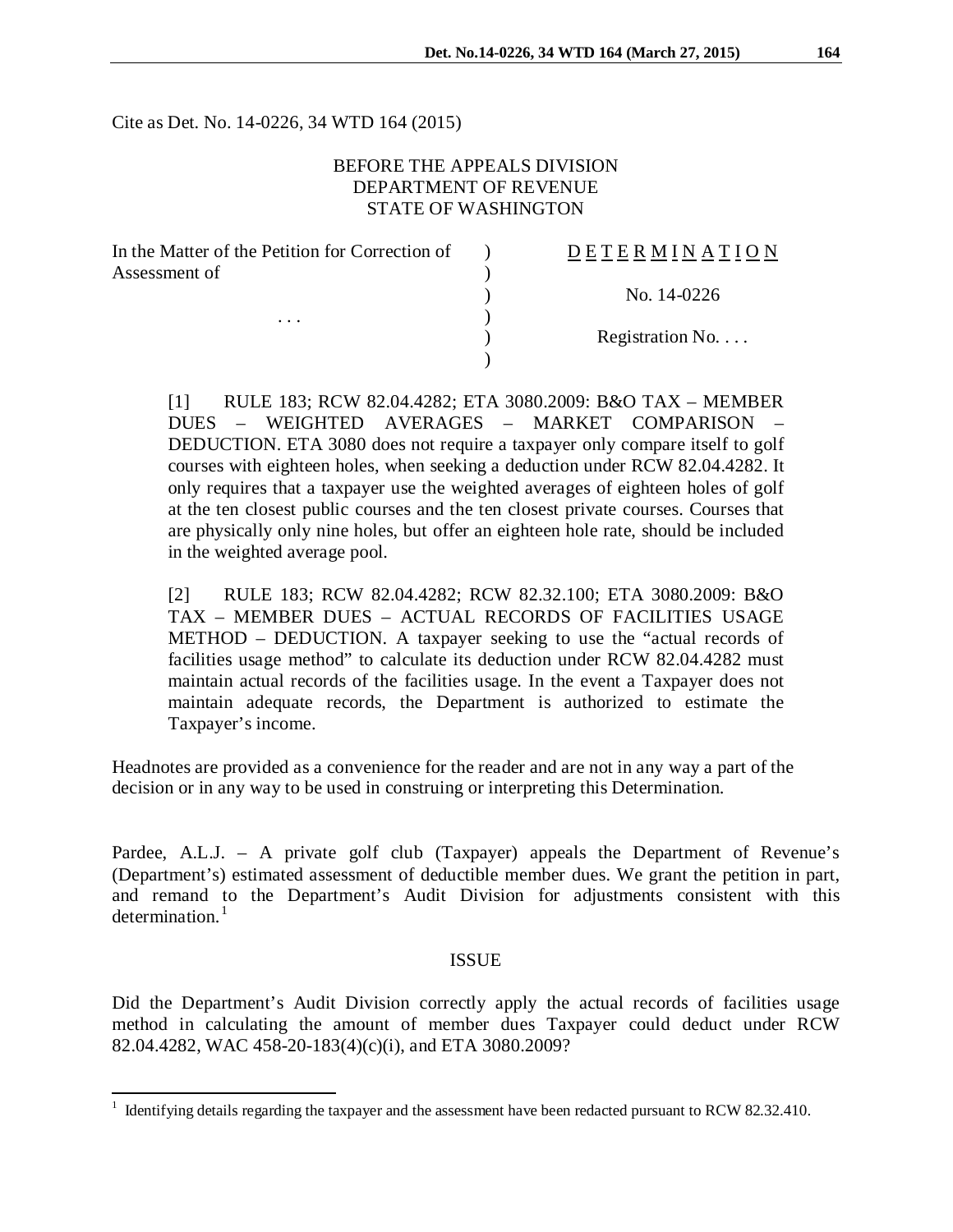## FINDINGS OF FACT

[Taxpayer] operates a private golf course in . . . Washington. Taxpayer also operates a retail pro shop, and a restaurant on the golf course. [Taxpayer charges dues to its members and the dues cover members' rounds of golf, as well as access to the country club for social events.] The Department of Revenue's (Department's) Audit Division (Audit) examined Taxpayer's books and records for the period January 1, 2008, through March 31, 2012 (audit period). On February 20, 2013, the Department issued Taxpayer an assessment for the audit period totaling \$. . . , [including]  $\dots$  \$... in retail sales tax, \$... of retailing B&O tax, use tax and/or deferred sales tax of \$..., and interest of  $$...^2$  $$...^2$  Taxpayer timely appealed the Assessment.

With regards to Schedules 2A and 2B of the Assessment, which assesses Taxpayer for retailing B&O tax and retail sales tax it underreported during the audit period, Audit's "Detail of Differences and Instructions to Taxpayer" (Detail) notes that Taxpayer elected the actual records of facilities usage method to report the taxable portion of its dues related to golfing activity. Both the Detail, and Audit's April 4, 2013 response to Taxpayer's appeal of the Assessment (Response), explain that Taxpayer's calculation of amounts it reported to the Department during the audit period was flawed for several reasons:

- Contrary to ETA 3080.2009, Taxpayer did not use linear map distance in selecting ten private and ten public golf courses for comparison. Audit had to replace three private golf courses, and one public golf course used by the taxpayer during the audit period, based on linear map distances. Audit also replaced two of the private courses (. . . ) and one of the public courses (. . . ) because they were 9-hole courses;
- Also contrary to the same ETA, Taxpayer did not annually calculate the average price per round, and instead calculated it less frequently than every other year. Audit used average price per round of golf calculated from a previous audit of Taxpayer to find the annual increase rate, and from that obtained the estimated price per round for each year in the audit period;
- Per the same ETA, Taxpayer did not maintain proper records for the period January 2008 through September 2010, such as worksheets, documents, and any other information, in making its market comparison. For the period January 2008 through September 2010, Taxpayer purged records of rounds played (i.e., tee sheets). Because of inaccuracy, Taxpayer did not accept either a tabulation of rounds played from either the Washington Golf Association, or a manual recalculation by Taxpayer's members based on existing tee sheets. With respect to manual recalculation, Audit notes that in 1995, 1996, 1997, and 1998, Taxpayer reported total member rounds of 14,485, 13,491, 12,291, and 12,565 respectively. Taxpayer now asserts that member rounds were only 11,155 for 2008, 11,069 for 2009, and 9,646 for 2012. Audit explains that Taxpayer has not shown that its total number of members declined from the prior audit period to the current audit period. Also, Audit explains that the number of rounds Taxpayer reported for October 2010 through December 2010 was far more than its recalculated figures (i.e., manual counting of tee sheets). Therefore, Audit questioned the reliability of the recalculated figures. Finally, Audit emphasizes that,

<span id="page-1-0"></span> $2$  The full amount of the Assessment is still outstanding.  $\overline{a}$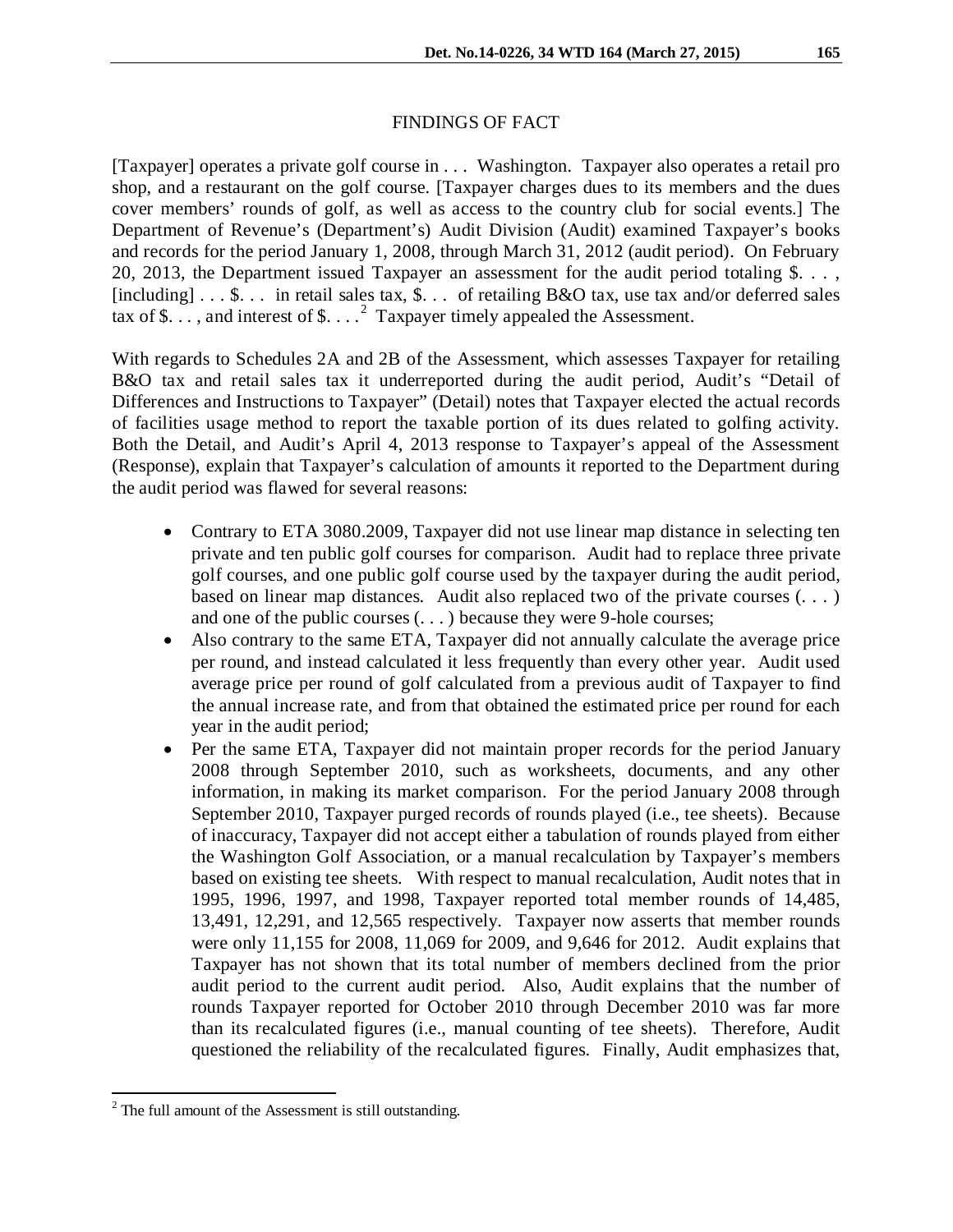even if it accepted Taxpayer's recalculated figures, it is not able to reconcile estimated taxable membership dues with reported membership dues, since Taxpayer has no excise tax return work papers to compare. Without these, Audit would not know which portion of retailing income is for taxable membership dues, or other retail income from the restaurant or pro shop. Given these considerations, Audit estimated Taxpayer's underreported income for the period January 2008 through September 2010, based on the error rate found for October 2010 through March 2012; a period in which Taxpayer maintained the necessary records.

The three nine hole golf courses Audit replaced in the course of preparing the Assessment are rated as 18-hole courses by the United States Golf Association (USGA). A 9-hole course is able to secure an 18-hole course rating by establishing for each hole two sets of tee boxes, two sets of flag positions, and different yardage and slope ratings. The USGA recognizes the three golf courses in question as 18-hole golf courses, even though they have only nine holes.

The website for the ... the public golf course Audit excluded, contains a course layout map which identifies the course as having eighteen holes.<sup>[3](#page-2-0)</sup> That same website lists the charge for nine holes of golf as  $\$\dots$ , and for eighteen holes of golf as  $\$\dots$ <sup>[4](#page-2-1)</sup>

The website for . . . , one of the private courses Audit excluded, contains a men's scorecard which shows par for eighteen holes of golf is 72, which is normal for most eighteen hole courses.<sup>[5](#page-2-2)</sup> Even though the course physically has only nine holes, holes 1-9 have different yardages than holes 10-18, and have different tee boxes.<sup>[6](#page-2-3)</sup>

Finally, the website for . . . , the other private course Audit excluded, contains a map of the course that lists eighteen holes of golf (even though the map only physically shows nine holes of golf), with a par of [7](#page-2-4)1 (also normal for an eighteen hole course).<sup>7</sup> Again, holes 1-9 have different yardages and tees than holes 10-1[8](#page-2-5).<sup>8</sup>

Taxpayer explains that its membership in the prior audit period was 370, whereas its membership during the audit period gradually declined from a high of 276 in 2008, to a low of 192 in 2012. Taxpayer cites economic reasons as the cause of its decline in membership. Taxpayer also notes that it provided Audit with copies of financial statements for the period January 2008, through September 2010, which it asserts provides a breakdown of retailing income attributable to the restaurant and pro shop, versus their golf course.

 $3$  http:... (site last visited March 25, 2014).  $\overline{\phantom{a}}$ 

<span id="page-2-1"></span><span id="page-2-0"></span><sup>&</sup>lt;sup>4</sup> http:... (site last visited March 25, 2014).<br><sup>5</sup> http:... (site last visited March 25, 2014).

<span id="page-2-3"></span><span id="page-2-2"></span> $6$   $Id.$ 

 $^7$  http:... (site last visited March 25, 2014).

<span id="page-2-5"></span><span id="page-2-4"></span><sup>8</sup> *Id.*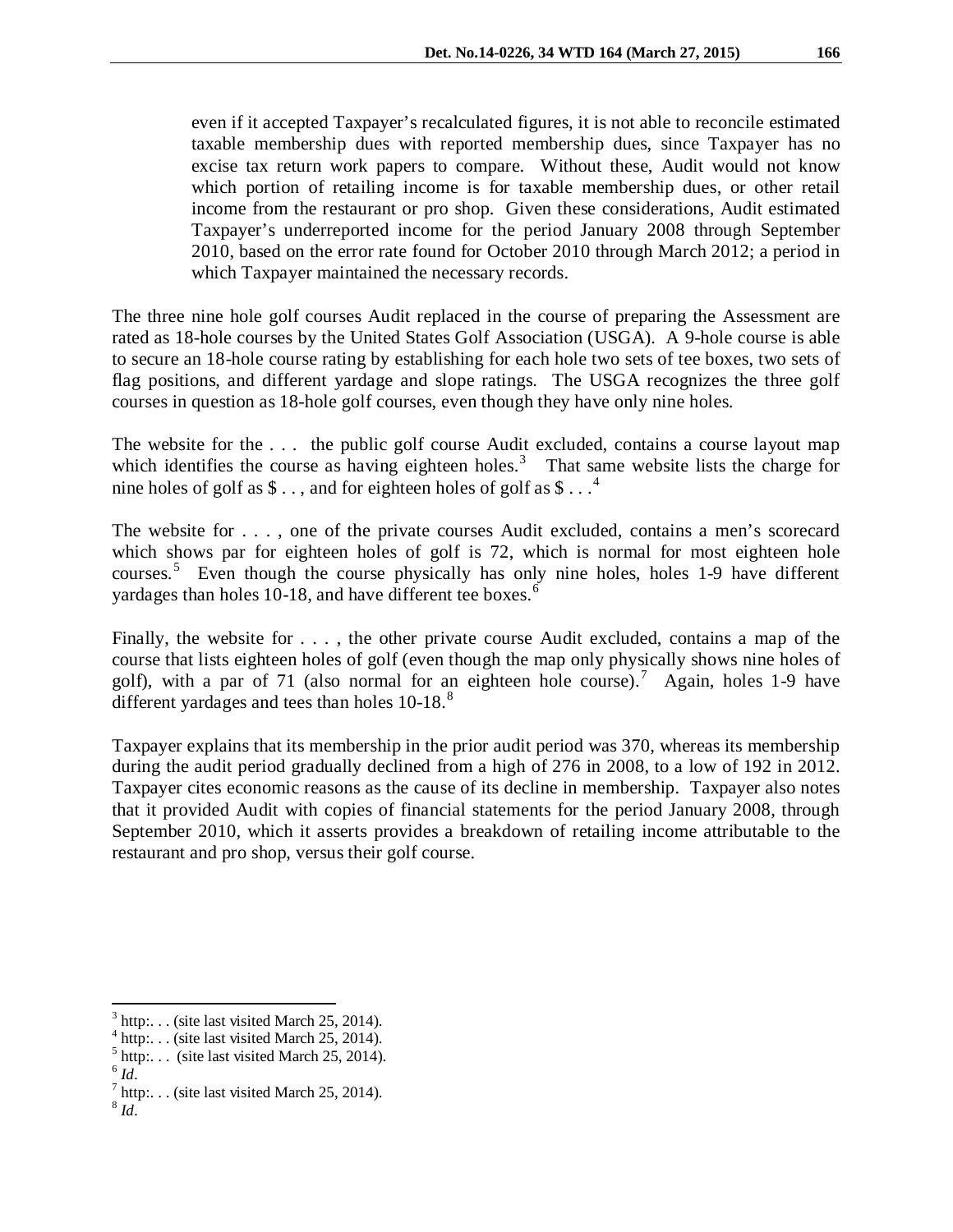### ANALYSIS

RCW 82.04.4282 permits taxpayers to deduct bona fide fees and dues from the measure of their B&O tax liability, if they are not in exchange for a significant amount of goods and services:

In computing tax there may be deducted from the measure of tax amounts derived from bona fide (1) initiation fees, (2) dues  $\dots$ . If dues are in exchange for any significant amount of goods or services rendered by the recipient thereof to members without any additional charge to the member, or if the dues are graduated upon the amount of goods or services rendered, the value of such goods or services shall not be considered as a deduction under this section.

(Emphasis added).<sup>[9](#page-3-0)</sup>

WAC 458-20-183(4)(a) (Rule 183(4)(a)) explains that the "following general principles apply to providing amusement, recreation, and physical fitness services when income is received in the form of dues and/or initiation fees:" [10](#page-3-1)

(i) RCW 82.04.4282 provides for a business and occupation tax deduction for amounts derived from activities and charges of essentially a non-business nature. The scope of this statutory deduction is limited to situations where no business or proprietary activity (including the rendering of goods or services) is engaged in which directly generates the income claimed for deduction. Many for-profit or nonprofit entities may receive "amounts derived," as defined in this section, which consist of a mixture of tax deductible amounts (bona fide initiation fees and dues) and taxable amounts (payment for significant goods and services rendered). To distinguish between these kinds of income, the law requires that tax exemption provisions be strictly construed against the person claiming exemption. Also, RCW 82.32.070 requires the maintenance of suitable records as may be necessary to determine the amount of any tax due. The result of these statutory requirements is that all persons must keep adequate records sufficient to establish their entitlement to any claimed tax exemption or deduction.

(Emphasis added). $^{11}$  $^{11}$  $^{11}$ 

 $\overline{a}$ 

Department precedent emphasizes that golf clubs, because of their substantial social component have historically been given the opportunity to allocate their fees and dues income into both taxable and deductible amounts. *See* Det. No. 07-0254, 28 WTD 1 (2009).

<span id="page-3-0"></span> $9<sup>9</sup>$  A person claiming a tax exemption, exception, or deduction has the burden of proving he or she qualifies for the tax benefit. *Group Health Cooperative of Puget Sound, Inc. v. State Tax Comm'n*, 72 Wn.2d 422, 433 P.2d 201 (1967).

<span id="page-3-1"></span> $10$  There is no dispute that Taxpayer provides amusement and recreation services subject to retail sales tax. Golf is specifically listed as an amusement and recreation service subject to retail sales tax. RCW 82.04.050(3)(a)(i); Rule 183(2)(b). Taxpayer must also report retailing B&O tax measured by gross proceeds from such sales, minus any deduction per RCW 82.04.4282. RCW 82.04.250(1).

<span id="page-3-2"></span> $11$  RCW 82.32.070 mandates that taxpayers keep and preserve suitable records as necessary to determine the amount of tax for which they are liable. [RCW 82.32.070(1);] *see also* WAC 458-20-254(3) ; [RCW 82.32A.030].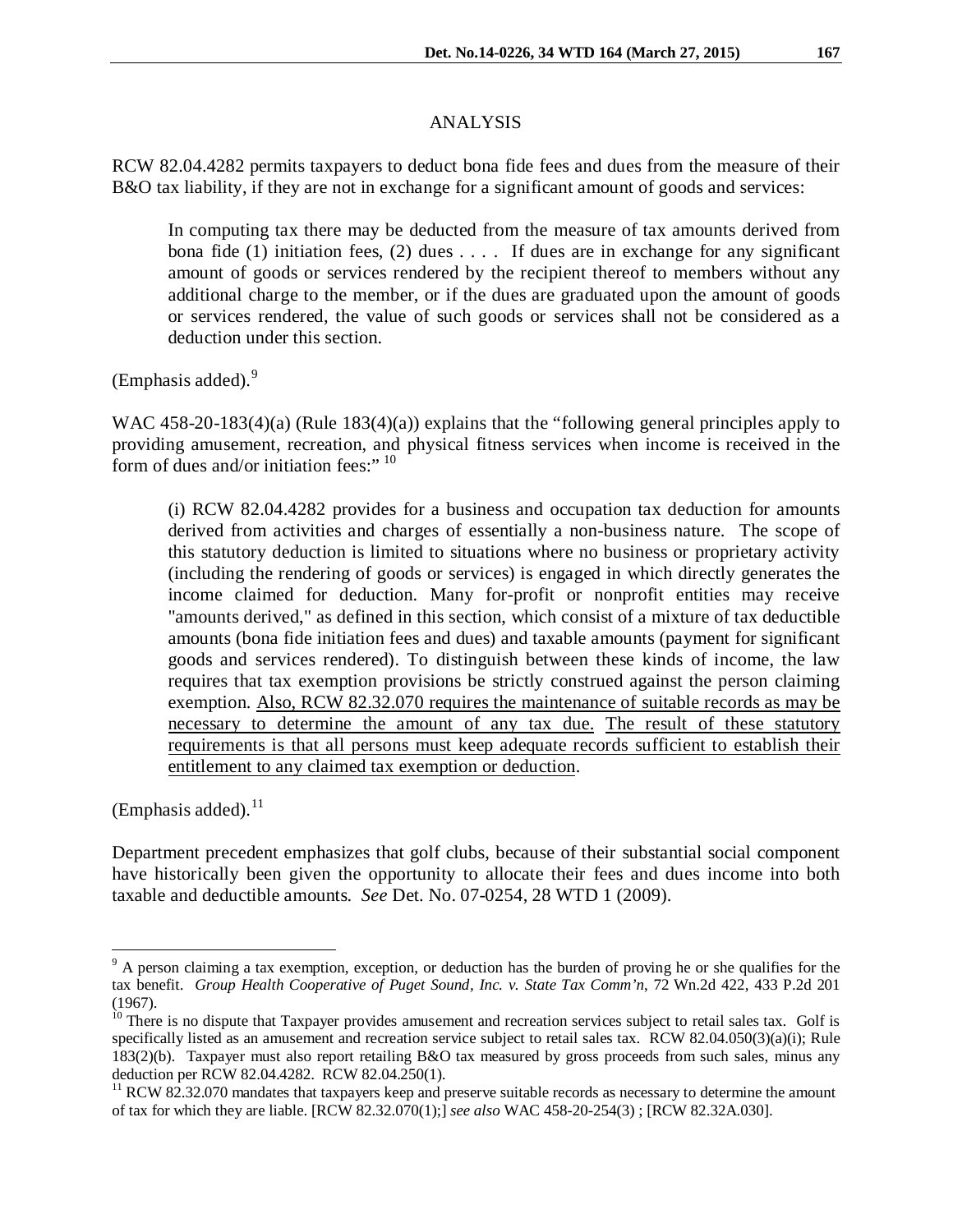Persons who receive initiation fees and/or dues may report their tax liabilities by use of two alternative allocation methods, the actual records of facilities usage method, and cost of production method. Rule 183(4)(c). A taxpayer may only change its selected allocation method annually, and all changes are prospective only. *Id.* For the audit period, Taxpayer and Audit agreed upon the actual records of facilities usage method. Rule  $183(4)(c)(i)$  explains the actual records of facilities usage method as follows:

# (i) **Actual records of facilities usage.**

(A) Persons may allocate their income based upon such actual records of facilities usage as are maintained. This method is accomplished by either: The allocation of a reasonable charge for the specific goods or services rendered; or, the average comparable charges for such goods or services made by other comparable businesses. In no case shall any charges under either method be calculated to be less than the actual cost of providing the respective good or service. When using the average comparable charges method the term "comparable businesses" shall not include subsidized public facilities when used by a private facility.

(B) The actual records of facilities usage method must reflect the nature of the goods or services and the frequency of use by the membership, either from an actual tally of times used or a periodic study of the average membership use of facilities. Actual usage reporting may also be based upon a graduated or sliding fees and dues structure. For example, an organization may charge different initiation fees or dues rates for a social membership than for a playing membership. The difference between such rates is attributable to the value of the goods or services rendered. It constitutes the taxable portion of the "amounts derived" allocable to that particular activity. Because of the broad diversification of methods by which "amounts derived" may be assessed or charged to members, the actual records of usage method of reporting may vary from organization to organization.

(C) Organizations which provide more than one kind of "goods or services" as defined in subsection  $(2)(g)$  of this section, may provide such actual records for each separate kind of goods or services rendered. Based upon this method, the total of apportioned "taxable" income may be subtracted from total gross income to derive the amount of gross income which is entitled to deduction as "bona fide initiation fees and dues" under RCW 82.04.4282; . . .

(Emphasis added).

Excise Tax Advisory 3080.2009 (ETA 3080), issued February 2, 2009,<sup>[12](#page-4-0)</sup> explains how to apply the actual records of facilities usage method articulated in Rule 183 to golf courses as follows:

. . . .

Under the "actual records of facilities usage" method the taxpayer is required to maintain actual records of the facilities usage. The taxpayer's records must reflect the nature of the specific goods and services provided and the frequency of use by the membership. The

<span id="page-4-0"></span> $12$  Prior to February 2, 2009, and effective August 20, 1990, golf courses consulted ETA 548.04.114. This ETA was cancelled on February 2, 2009, and reissued as ETA 3080 on that date.  $\overline{a}$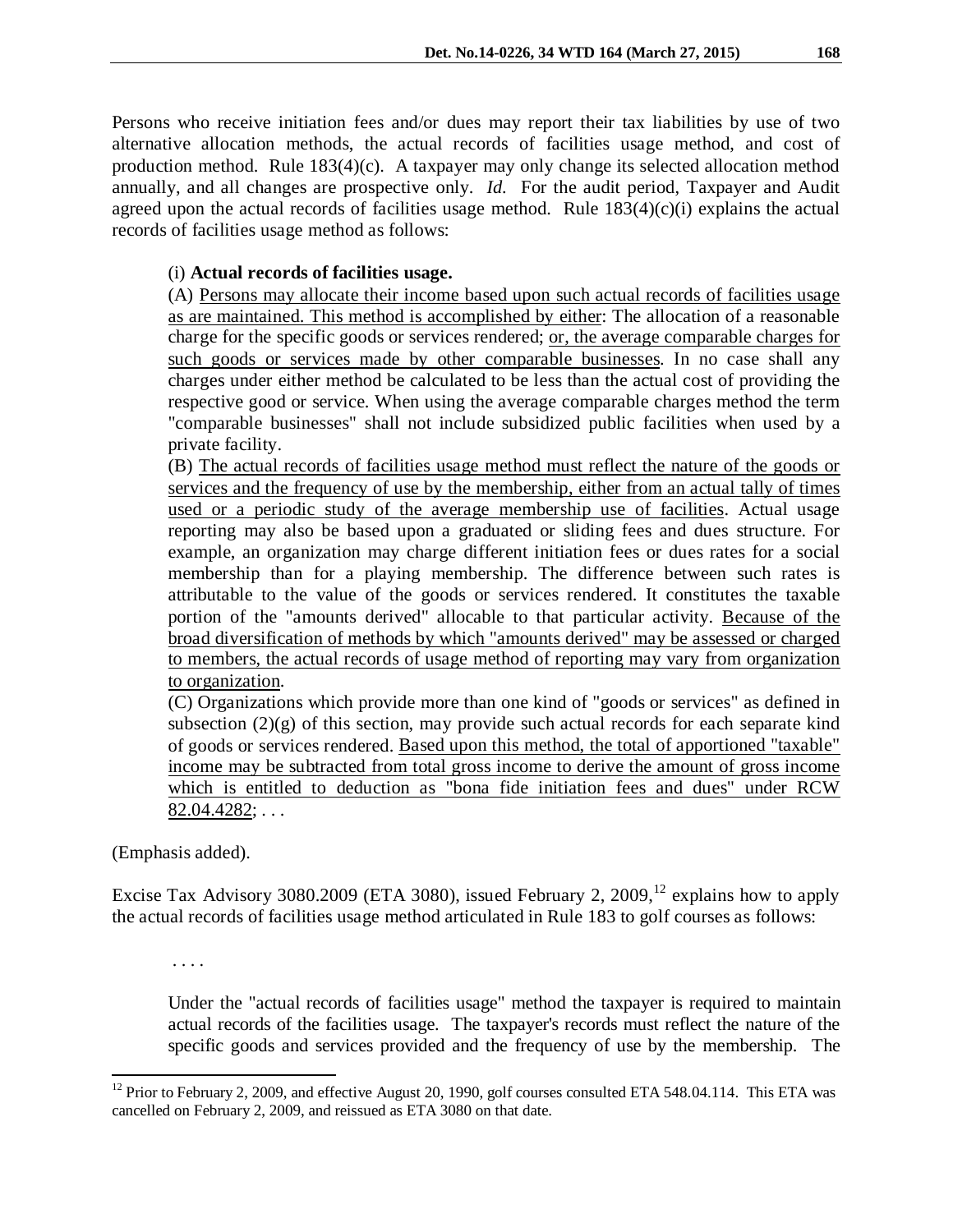frequency may be shown either from a tally of times used or a periodic study of the average membership use of facilities. The taxpayer multiplies the usage by the fair market value of a round of golf to arrive at the taxable amount. A taxpayer may determine the fair market value of a round of golf by market comparison.

In order to administer this particular section of Rule 183 and to maintain uniformity among this class of taxpayers, the Department has determined that taxpayers who wish to use a market comparison must follow the procedure outlined below.

Both public and private golf courses must be considered in the market comparison. The taxpayer must use the weighted averages (weekend and weekday rates should be weighted by a factor of two and five respectively) of **eighteen holes of golf** at the ten closest public courses, and the ten closest private courses (including itself as one of the courses). Linear map distances (as opposed to road mileage) will be used to select the courses for comparison; however, courses across major bodies of water not accessible by bridge will not be considered. The average will be recalculated as of April 1 of each calendar year, and may be used until the next recalculation.

If the taxpayer is located in a less populated area of the state with relatively few golf courses, the Department may, at the request of the taxpayer, approve the use of five public and five private courses in making the market comparison.

The taxpayer must retain the worksheets, documents, and any other information which was used in making the market comparison as part of its business records for a period of five years.

[ETA 3080] (Underlined emphasis in original, bolding emphasis added).

#### Audit's exclusion of 3 comparison golf courses

For the audit period, Audit replaced 3 golf courses (2 private; 1 public) because they were 9-hole courses, even though they were close enough based upon linear map distance to be included in the pool of golf courses for comparison. However, ETA 3080 does not require that Taxpayer only compare itself to golf courses with 18 holes. It only requires that Taxpayer use the weighted averages (weekend and weekday rates should be weighted by a factor of two and five respectively) of eighteen holes of golf at the ten closest public courses, and the ten closest private courses (including itself as one of the courses). The three courses Audit excluded all maintain an eighteen hole layout of golf, even though they are physically only nine holes. This is accomplished through varying tee boxes and yardages on holes 1-9, versus holes 10-18. Even if we read ETA 3080 as requiring that comparison courses be 18-hole courses, the three courses Audit excluded from the pool of ten private and ten public courses are in fact USGA rated 18-hole courses. On this point, we find Taxpayer's argument persuasive, and find that the three courses Audit excluded should be included in the pool of ten private and ten public courses for comparison.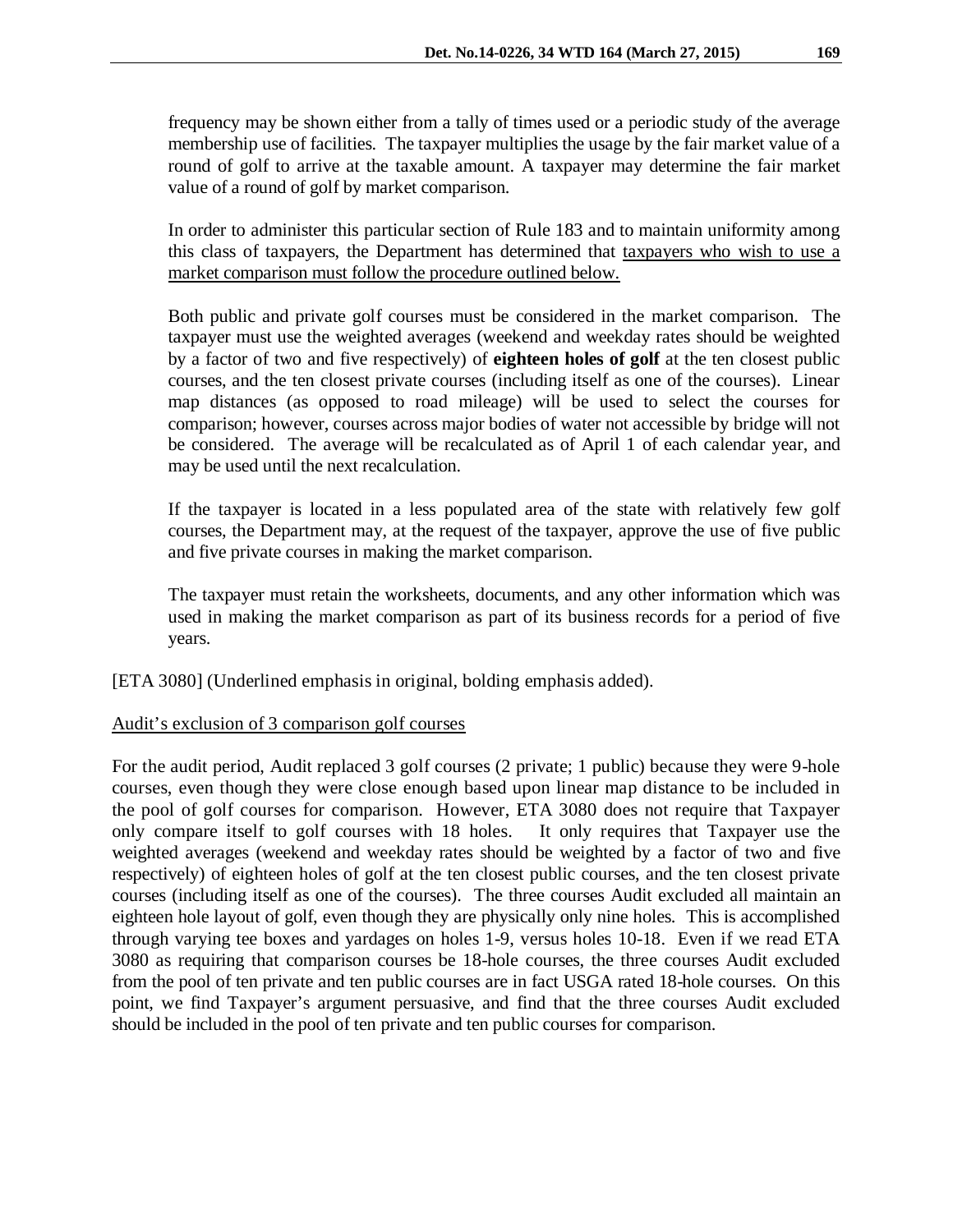### Audit's rejection of Taxpayer's calculation of member rounds

For the period January 2008 through September 2010 Taxpayer purged records of rounds played (i.e., tee sheets). Per Rule  $183(4)(c)(i)$  and ETA 3080, and the actual records of facilities usage method, Taxpayer had to calculate rounds played either from an actual tally of times used or a periodic study of the average membership use of facilities. Also, Taxpayer was required to maintain adequate records for a period of five years it used in making its comparisons. Even though Taxpayer later attempted to reconstruct the actual tally of rounds played by members, Audit concluded that the data was unreliable for a number of reasons, including: lower totals of member rounds for Taxpayer in comparison with a prior audit; Taxpayer reporting more total rounds of golf for the period October 2010 through December 2010 than the recalculation resulted in; and even if Audit accepted Taxpayer's recalculations, it would be unable to reconcile Taxpayer's estimated taxable membership dues with reported membership dues, since Taxpayer has no excise tax return work papers to compare to. Since Taxpayer did not maintain adequate records, the Department was required to estimate Taxpayer's tax liability for the audit period in accordance with applicable law:

(1) If any person fails or refuses to make any return or to make available for examination the records required by this chapter, the department shall proceed, in such manner as it may deem best, to obtain facts and information on which to base its estimate of the tax; and to this end the department may examine the records of any such person as provided in RCW 82.32.110.

### RCW 82.32.100.

We conclude that Audit's estimation of Taxpayer's underreported income for the period January 2008 through September 2010, based on the error rate found for October 2010 through March 2012, a period during which Taxpayer maintained necessary records concerning comparisons it made, was lawful under RCW 82.32.100(1). While Taxpayer explains that its membership declined from a high of 370 in a prior audit, to a low of 192 in 2012, even if true, this does not make Taxpayer's recalculation of the number of rounds of golf its members played during the audit period reliable. As Audit explains in its Response:

[N]umber of rounds played for October through December 2010 were originally included in taxpayer's available excise tax return workpapers. The numbers were 1,510 for October, 590 for November, and 509 for December. However, [Taxpayer's] recalculated numbers based on recount of tee sheets only showed 600 for October, 434 for November, and 262 for December. This discrepancy, together with the comparison to the numbers from the previous audit period, makes the reliability of the recalculated numbers questionable.

Even if [Audit] accepted the recalculated numbers, and as a result, were able to calculate estimated taxable membership dues, as [Taxpayer] required in the appeal, it was not possible to reconcile the estimated taxable membership dues with reported membership dues to get the under or over reported taxable amount. This is because for this period, January 2008 through September 2010, no excise tax return workpaper was available to